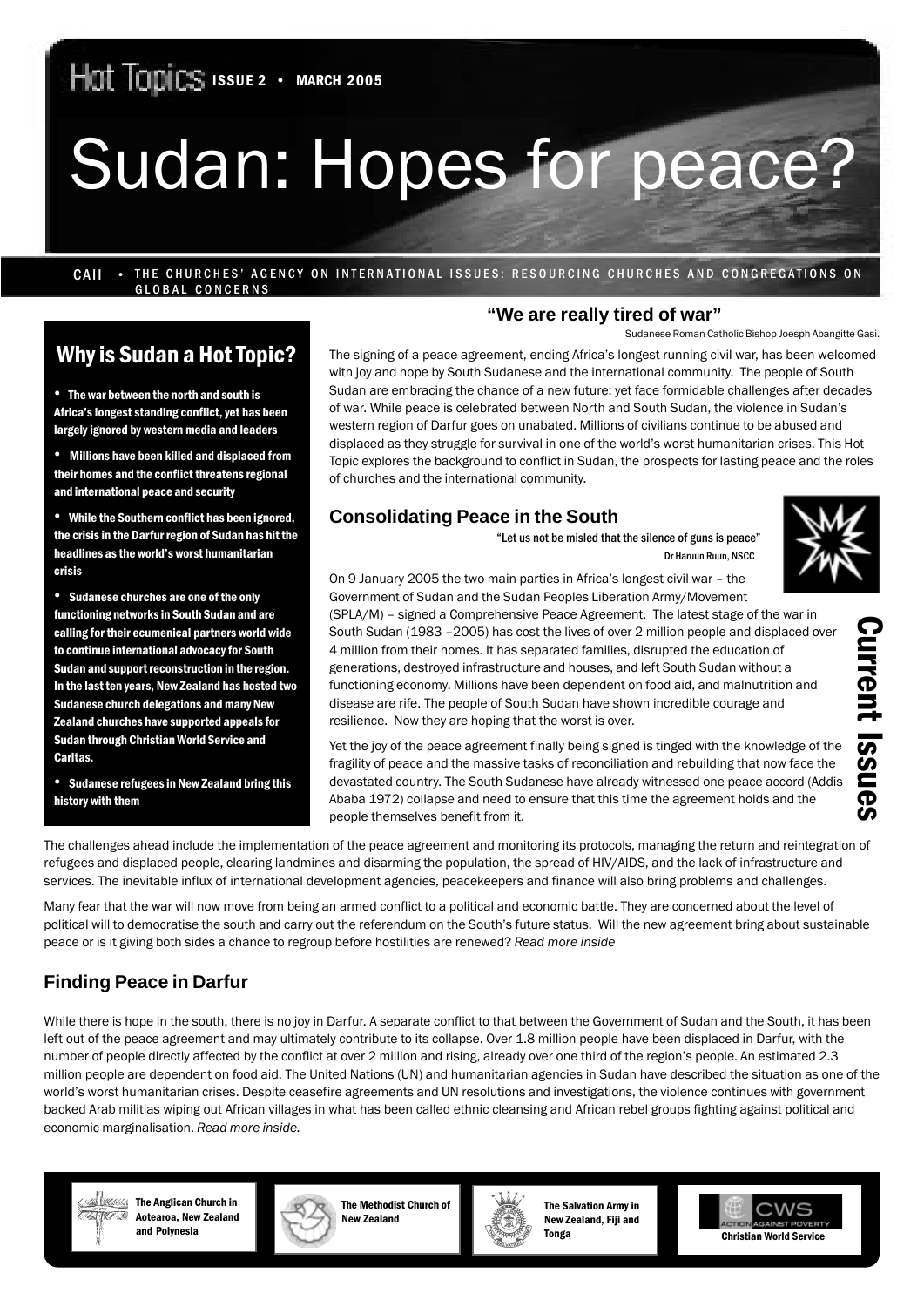### About Sudan



# About South Sudan

*It is extremely difficult to get statistics and information relating to the South only. These figures are based on a report by the New Sudan Centre for Statistics and Evaluation (May 2004)*

### About Darfur



Issue 2 , March 2005: Sudan- Hopes for peace? Editor: Liz Martyn

Area: Sudan is the largest country in Africa, occupying an area of 2.5m sq km (966,757 sq miles).

Population: 34.3 million

Ethnicities: African 52%, Arab 39%, Beja 6%, foreigners 2%, other 1%

Religions: Islam 70% (mainly in north), indigenous/animist beliefs 25%, Christian 5% (mostly in south and Khartoum)

Life expectancy: 54 years (men), 57 years (women)

**Literacy:** 61.1% (male 71.8%, female 50.5%)

Capital: Khartoum

Current government: authoritarian regime. The ruling military junta took power in 1989; government is run by an alliance of the military and the National Congress Party (NCP), formerly the National Islamic Front (NIF), which espouses an Islamist platform.

Political history: Sudan gained independence from Britain in 1956. Civil war between the north and south has been waged since 1955, with 11 years of peace between 1972 and 1983. Under the latest peace agreement, there will be an independence referendum in the south after a six-year interim period of autonomy.

**Economy:** Sudan is considered a Heavily-Indebted Poor Country by the World Bank/IMF. GNI per capita is estimated at between US \$460 and \$1900. The main exports are oil, cotton, sesame, livestock and hides, groundnuts, gum, and sugar. Other resources include large areas of cultivatable land, water, cattle, gold, and other minerals.

Area: approx. 640,000 square kms. There are territorial disputes with the north. The current regional borders are based on the official boundaries demarcated in 1937. The region is divided into 10 states: Eastern Equatoria State, Bhar-el Jabel State, Western Equatoria, Western Bhar-el-Ghazel State, Northern Bhar-el-Ghazel State, Lakes state, Warap State, Upper Nile State, Sobat State, and Jonglei State.

Population (of SPLMA controlled areas): 7.5 million. It is one of the youngest populations in the world with 21% of the population under 5.

Religions: predominantly traditional/animist and Christian

**Ethnicities:** a diverse mixture of African tribal groupings including the Nuer, Dinka and Equatorial tribes.

Health: One in four children will die before the age of 5 - they are 3 times more likely to die than children in other areas of Sudan. 1 in 9 women die during pregnancy or childbirth. There is only one doctor for every 100,000 people. Nearly half of all children under 5 suffer malnutrition (48%) with I in 5 suffering severe malnutrition, three times higher than in the rest of Sudan. Only 27% of the population has access to an improved water source, three times lower than the rest of Sudan. Only 16% of people have access to sanitation facilities four times lower than the level of access in the rest of Sudan

Education: Only 1 in 5 school age children are able to go to school, the worst school enrolment rate in the world. Only 1 in 50 finishes primary education (4 times as many boys as girls). Three times more boys go to school than girls. 3 in 4 adults are illiterate. 88% of women are illiterate. Only 7% of teachers are trained (1 yr pre service training). There are 1600 schools for 1.6 million school aged children . Only 10% are permanent buildings. 80% of school children have no bench to sit on.

**Economy:** 90% of the population earns less than \$US 1 a day. The Gross National Income per capita is estimated to be less than \$90 US per year.

Area: 493,180 km<sup>2</sup> in the western part of Sudan. Population: estimated 6 million

Religion: mainly Islam

**Ethnicities:** The main ethnic groups are the Fur (after whom the region is named), an ethnically African people, and the Arab Baggara. Others include the African Zaghawa, Masalit, and Midob peoples.

**Economy:** subsistence agriculture, livestock. Over one third of the population are dependent on food aid. The UN's World Food Programme says 22% of children under the age of 5 are malnourished and half of all families do not have enough food.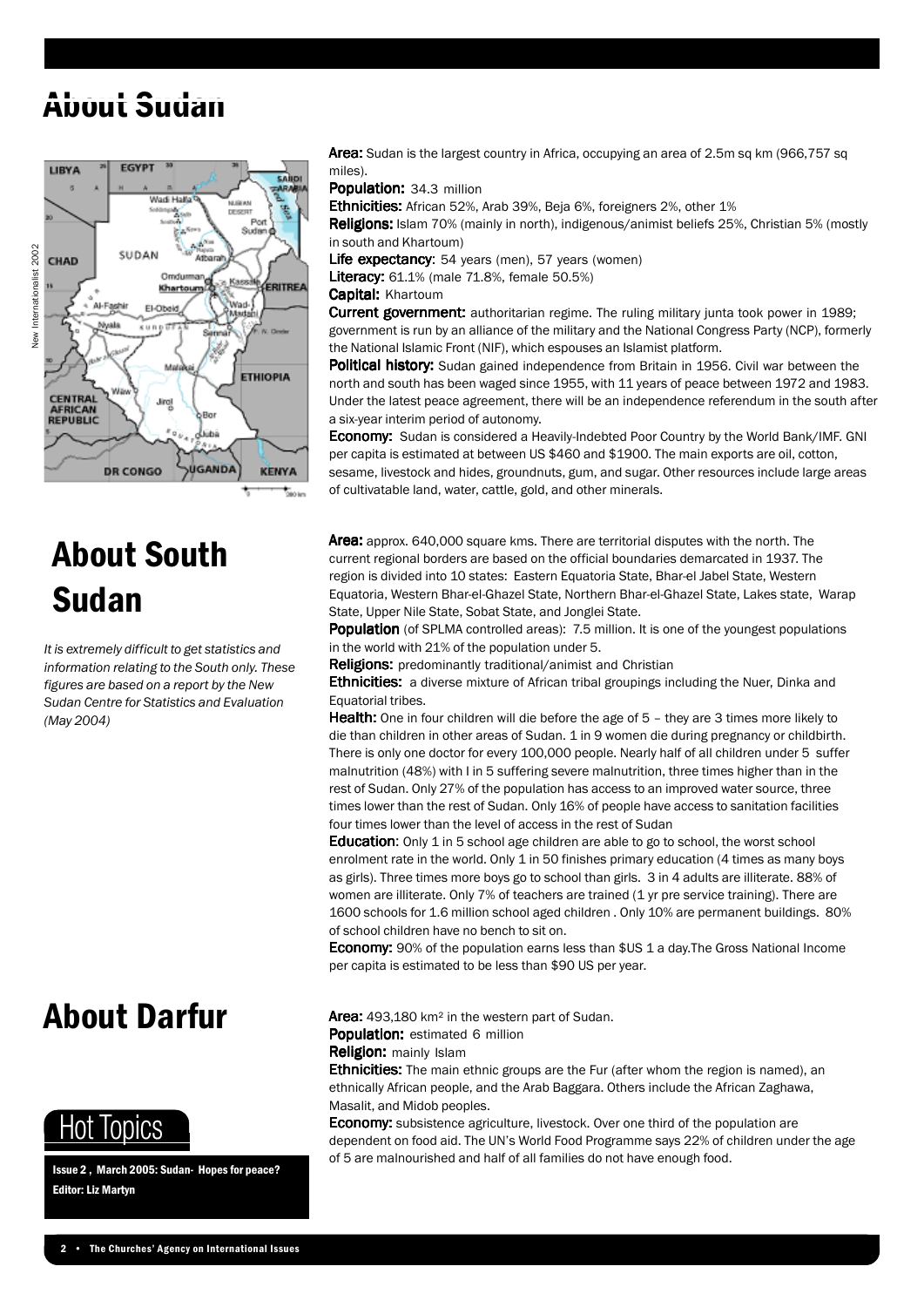### Sudan and its Region

Sudan straddles the divide between the Arab dominated North of Africa and Sub Saharan Africa. It borders Central African Republic, Chad, Democratic Republic of the Congo, Egypt, Eritrea, Ethiopia, Kenya, Libya, and Uganda. The conflicts in Sudan have impacted on its African neighbours, already amongst the world's poorest nations, who are hosting the majority of displaced people. In Chad, for example, a country that is recovering from 30 years of civil strife with few resources, 10,000s of Darfurians are adding additional pressures. The long running reign of terror of the Lord's Resistance Army (LRA) in North Uganda has been inflamed by the South Sudan conflict. The Government of Sudan has been accused of supplying it with arms to destabilise the south. With a peace agreement, Ugandan authorities are hoping they can now take decisive action against the LRA. Other regional implications of the conflict involve Egypt, which relies on the Nile for its water and is uneasy about who will control it. Many fear a regional conflict over control and use of the Nile and it's tributaries in South Sudan.

### **Sudan and the world**

The Sudan conflicts have international implications in the current climate of the 'war on terror' and perceived US interest in controlling oil reserves around the world. Relations with the US have been tense over terrorism from the 1970s. In 1996, the Clinton administration, believing that Sudan was supporting international terrorism and developing chemical weapons, launched a missile attack on a legitimate pharmaceutical plant. Sudan remains on the US list of states believed to sponsor terrorism. Arab governments are watching US and international interventions carefully. The Government of Sudan is portraying itself as the victim of anti-Islamic sentiment in the west. In addition, the Darfur crisis exposes yet again the slow response of the international community to African genocide/ crises and the inability to respond appropriately.



### The Forgotten War: South Sudan

"War is not an easy thing, war is not a good thing. We wouldn't like anyone to experience what we have" Angus, Maridi

The civil conflict in Sudan is one of the longest and most complex in the world, yet has been largely ignored by the world's media and leaders. The latest hostilities began in 1983, when the 1972 Addis Ababa peace accords

broke down. The 1972 peace accords brought a temporary end to fighting that had begun in 1955. But the roots of conflict go back even further.

Throughout history, the southern part of what is now Sudan has been an area exploited by people from the North – slavers, ivory traders and raiders. Arab invaders settled the land, pushing indigenous Africans into the interior or enslaving them– a pattern South Sudanese maintain continues to this day.

Spanning at least 20 centuries, the area of present day Sudan has had a long and colourful history, with the rise and fall of different civilisations and numerous independent nations. By the 900s, the northern area was Islamised and Arabised. Sudan came under the rule of Egypt by the 1800s, concerned to keep control of the Nile for its water, agricultural, transport and industrial needs. By 1882, Britain had occupied Egypt and found itself facing a rebellion against Egyptian rule in the Sudan. It was not until 1899 that Britain overcame other colonial powers, the rebellion and Egyptian interests to jointly control Sudan with Egypt. Britian had administrative control with the understanding its policies would not upset Egyptian interests. Many argue Sudan as a country is a colonial construct, created out of the European scramble for Africa and the 1885 Berlin Conference that imposed European borders on the continent.

Under British rule, the south was closed off. Some histories attribute this to frequent southern uprisings and efforts to prevent the spread of nationalism to the north. Other interpretations cite Egyptian plans to unite the Nile politically with Cairo while British efforts sought to undermine any union. Whatever the reasons, the outcome was the prevention of contact between north and south. Trade, cultural and social exchanges were forbidden and illegal. Southern Sudanese could not be employed in the north, excluding them from colonial administrative positions that were concentrated in Khartoum. The British ruled in their own complex imperialist interests (including Sudan's strategic importance for trade routes to India via the Suez Canal and the desire to limit French influence). For the south this translated into political and economic marginalisation. The area was left undeveloped and without infrastructure while the north progressed.

After World War Two, Egypt sought total control over the country, but the Sudanese resisted. In 1952, Britain and Egypt agreed on a constitution for Sudan, allowing free elections and a referendum on independence. In 1953, Sudan obtained a self-governing statute. A parliament was elected in 1955 and independence declared on 1 January 1956. The south felt politically dominated by the mainly Muslim north and argued it had been marginalised in the independence process. A mutiny in the Southern town of Torit in mid 1955 began a civil war that lasted until 1972. The south sought independence from the Government of Sudan, based in the north.

In May 1969, a military coup in the north installed Jafaar al-Nimeri as president. Nimeri negotiated a settlement with the south in 1972, which granted the South qualified autonomy, far less than parity within a federal structure demanded by the South. The agreement collapsed in 1983, following the introduction of Islamic Sharia law, intended to placate increasingly troublesome Muslim elements complaining about the austerity programme introduced on the instruction of the IMF earlier in the year, and President Nimeri's decision to divide the government of the south into three regional units despite previously agreeing on a single government for the south.

The south returned to armed struggle under the Sudanese People's Liberation Army (SPLA), led by John Garang. Governments in the north were overthrown in 1985 and 1988, bringing General Omar al-Bashir into power. Sharia law was once again introduced at the beginning of 1991.

In the south, the SPLA split in 1991 into two factions – the 'Torit', mostly Dinka tribespeople who remained loyal to the veteran SPLA leader John Garang, and the 'Nasir', mainly drawn from the Nu'er tribe, who followed the breakaway leader Riek Macahar. The churches attempted reconciliation talks, which became the basis for their involvement in southern peace building work.

In 1999, oil deposits (discovered in 1989) came on stream. This added a new dimension to the conflict, with oil reserves in the south being accessed by the north in a brutal programme of land 'clearance' (where helicopters were used to hunt down villagers and depopulate the regions). The issue of who would enjoy the revenue from oil became another point of contention while the money raised from oil sales effectively funded the the Government of Sudan's war on the south.

In late 2002 new peace talks began (see the peace process).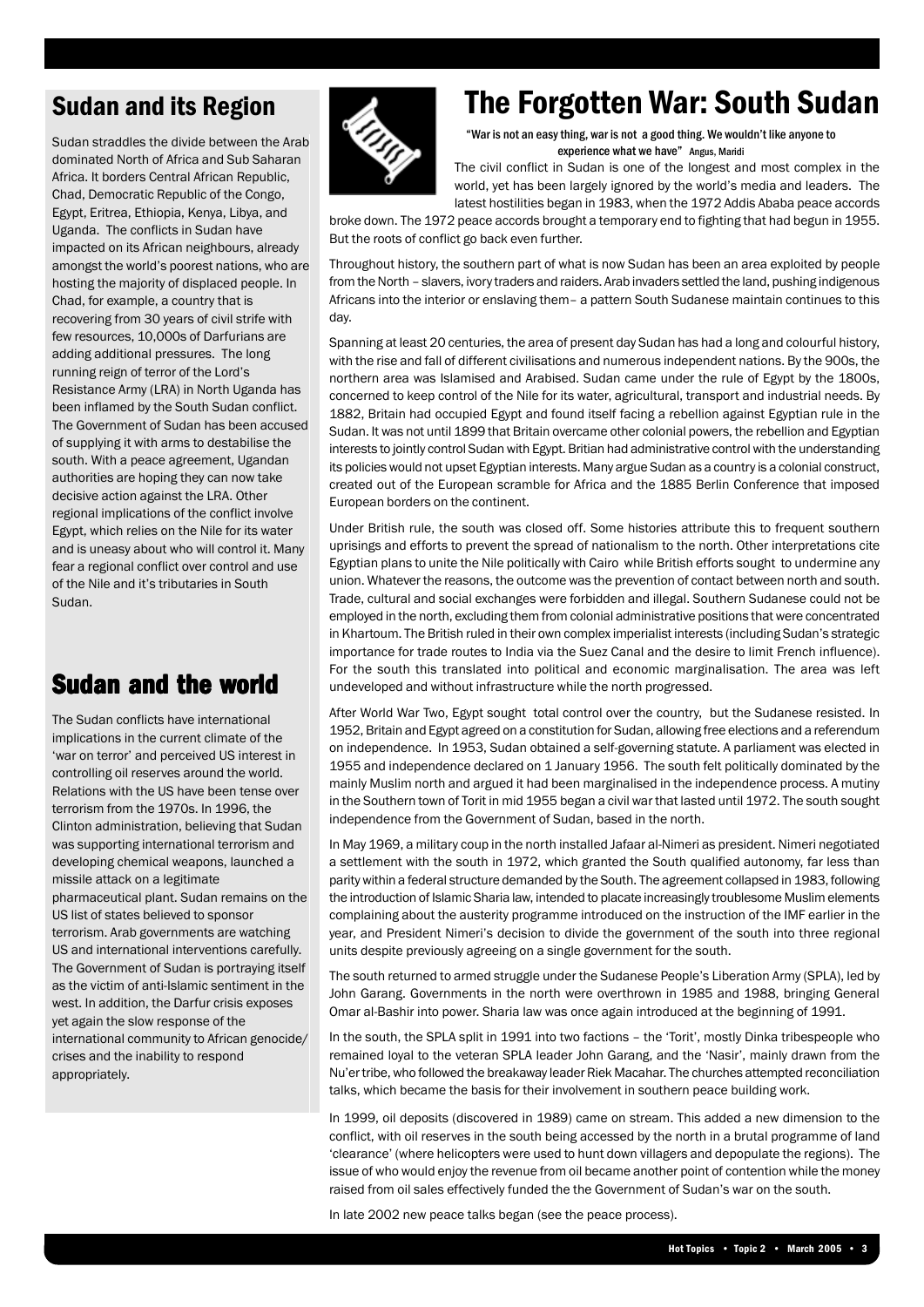#### **Key issues in the South Sudan conflict**

• northern economic, political, and social domination of non-Muslim, non-Arab southern Sudanese

• southern desire for control over their resources and the right to decide how their land and people are governed

• southern exclusion from oil revenues and access to other mineral resources

• lack of development in the south

• imposition of sharia law

These have culminated in a conflict largely represented as an ethnic struggle between those identifying as Arabs in the north and those identifying as Africans in the south.

#### **Impact of the war**

"Death that was once a tragedy in the society has become a normal daily routine of human life" NSCC

- 2 million deaths since 1983
- more than 4 million people displaced
- Sudanese diaspora around the world

• widespread human rights abuses by both sides including systematic rape and sexual violence

• targeting of civilians

• heightened level of violence within the south and extremely high incidence of sexual violence against women and girls

• destruction of homes and property

• destruction of infrastructure: there are less then 500m of sealed roads, no phone systems, no electricity services, little access to safe water

- collapse of health and education services
- spread of disease
- famine
- abject poverty and lack of development
- widespread trauma
- proliferation of weapons
- extraordinary resilience of the South Sudanese.



"Happiness comes as a result of everything being in abundance. Among us are people who are hungry, people who are thirsty, people who are sick. These people are so many. It is hard to talk about peace with all this happening." Therese Ater, Rumbek

Rehabilitation and poverty: People are expecting tangible benefits from peace. Hopes are high for improvements in health, water and education services and better livelihoods and living conditions. Widespread and equal access to development will be crucial if peace is to be stabilised. The job of reconstruction is massive. Many observers say the only signs of the  $20<sup>th</sup>$  century in Sudan are the guns – everything else is like the Stone Age.

**Monitoring:** Effective monitoring of the peace agreement protocols and provisions is essential if both sides are to continue working towards lasting peace. The South Sudanese have already experienced the collapse of one peace agreement. International support is needed to ensure that further bouts of violence don't destroy the process and to make sure all commitments are met.

Social reconstruction: For peace and development to proceed in South Sudan, there must be urgent attention to the high levels of trauma amongst the South Sudanese people. Generations have only known war, family ties have been severed, millions of family members have been killed and people are terrorised and traumatized by the protracted war. The Sudanese will need help to rediscover meaning to their lives and to rebuild a sense of community.

**Land mines and disarmament:** It is estimated that there are as many as two million landmines in southern Sudan and parts of eastern Sudan. These will continue to kill people long after the peace accord and slow the pace of development. Mine clearance will need to be a priority if agriculture is to be resumed so South Sudan can feed itself. The proliferation of small arms is another danger.

Reintegration of returnees: Millions of South Sudanese were displaced, and many are in neighbouring countries awaiting the chance to return. For South Sudanese churches, this creates a potential 'disaster' as there are currently not the resources or services to handle an influx of people. There is potential for tension and conflict as people return to find internally displaced people living on their old family lands, and from the cultural and education differences between the people who stayed and the people who fled. Food supplies and other resources are insufficient to meet the demands of a growing population. Returnees will come back to a situation as bad or worse than their place of refuge. The challenge will be compounded by the fact that most of the returnees are young people who have never been to Sudan and are likely to suffer from cultural shock.

Civil education/capacity and democratisation: Formal education and engagement in civil society/political processes have been virtually non-existent for over 20 years. People in South Sudan need to build up the skills to manage their future political and economic development and engage with the peace process so they can articulate their vision for the future. The SPLM/A has a poor record on democracy, transparency and inclusivety.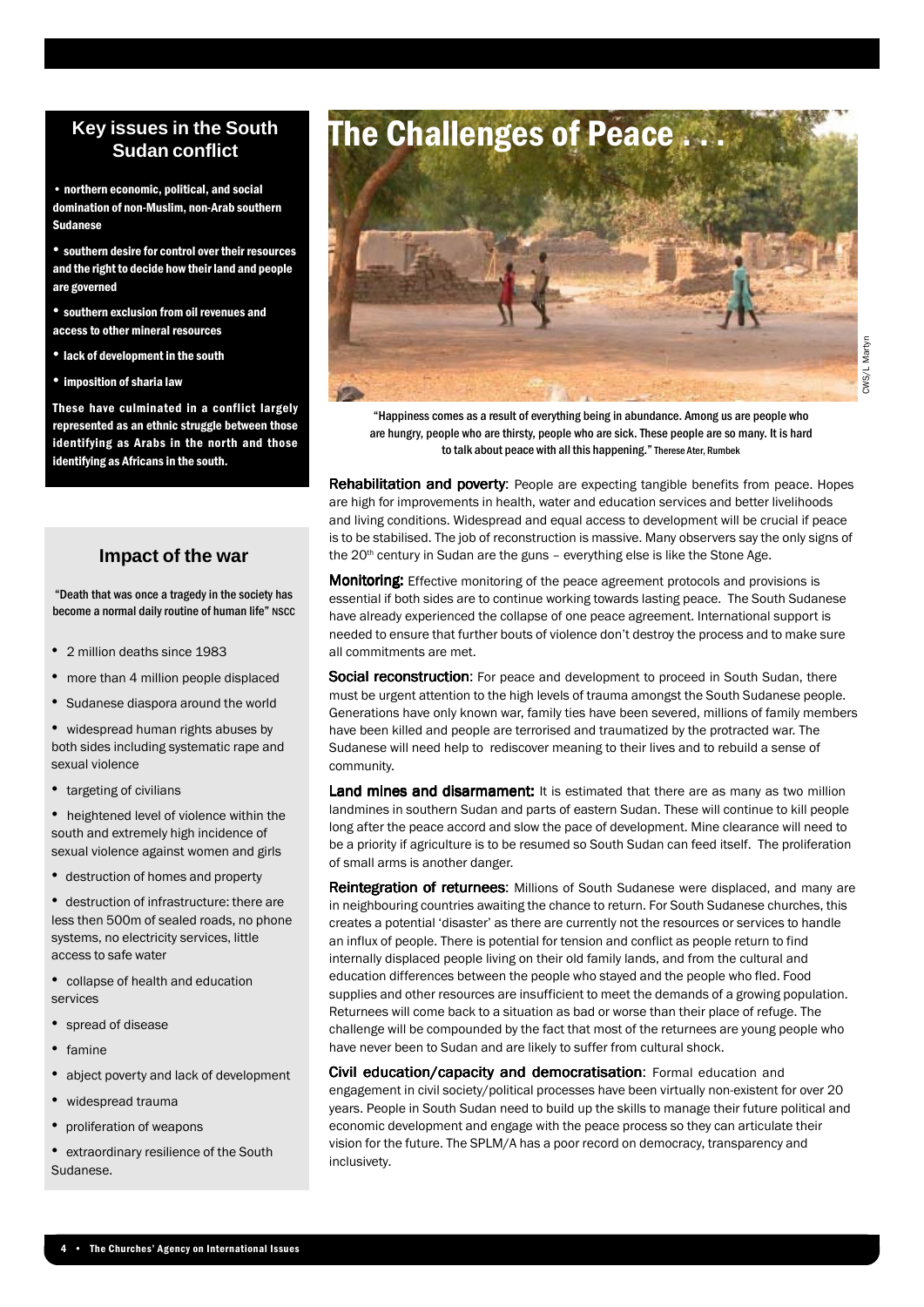### . . . the Challenges of Peace

Unifying the south: Another challenge is to ensure peace between southern tribes. With the common enemy gone southern tribalism is a threat to maintaining peace. Some fear the potential for the north to undermine the process through its well practised 'divide and rule' tactics.

HIV/AIDS: This has been called 'the second front'. With the lack of formal education and health services, awareness of HIV/AIDS is very low. The level of poverty, other diseases and sexual violence will contribute to its rapid spread. Many people will be returning from countries where HIV/AIDS prevalence is very high. The country does not have the resources to treat the disease.

**Reconciliation:** There is a lot of distrust of the North from people in the South and many are unsure of how much they can trust the peace process, including delivery of the referendum on the future of the south, if the northern-based Government of Sudan controls it. Many Southerners feel the north treats them as slaves or as sub-human. Resentment against this is strong.

Interfaith relations: In what has sometimes been a religious conflict, there is a danger of religion being used as a divide and rule tactic. The diversity within Sudan needs to be acknowledged and positive relations between faiths need to be developed if Sudan is to end the marginalisation of people that has been at the root of the conflict.

**Peacekeepers:** The issue of peacekeepers is also problematic in a country traumatised by its experience of conflict, soldiers and arms. Peacekeepers can often create as many problems as they are there to resolve, especially in terms of distorting local economies and sexual exploitation of local women. The UN is ready to establish a full-fledged peacekeeping operation to implement the north-south peace agreement.

Sudanese ownership of the peace: Peace in many ways puts South Sudan in a dangerous situation. The critical issue is how to ensure that the South Sudanese benefit from peace. Based on previous examples of post-conflict situations where a massive development and rebuilding task needs to be undertaken, it is easy for the local people who stayed to be sidelined from the reconstruction process. In particular, their natural resources are at risk of exploitation and many of the more highly educated among the local population are often drawn to work for the UN and international NGOs for higher pay rather than going into the new civil service/administration where they are desperately needed.

**The referendum:** The outcome of the referendum could itself upset the peace process. Will the north accept an independent south? Will Africa? Egypt is opposed to a new state on its lifeline – The Nile – and it could set a chaotic precedent for changing the boundaries of African nations. The African Union is opposed to changing any of Africa's borders because to do so could open up good arguments for changing almost every border in Africa to better represent languages, ethnicities, cultures and religions. There are also concerns about whether the people of the south will be ready for a referendum. Will they have access to the information, knowledge and political experience they need to make an informed decision. Will the failure to resolve the conflict in Darfur poison the process?

Global politics: With Sudan's position on what some call the 'fault line' between the Middle East and Africa, its Arabic and Islamist government, its oil and water reserves and past terrorist links, the global political climate could have a huge influence on Sudan's future stability. The world's only superpower, the US, continues to watch events closely, stating several strategic interests. Sudan could once again be sacrificed to outside political interests.

#### Making peace last

According to the UN Secretary-General's Special Representative on Sudan, Jan Pronk, there are three conditions that need to be met for a comprehensive and sustainable solution of the Sudanese conflicts:

• political leaders, including the Government, should protect the people, guarantee their rights and provide them with the chances for a decent life.

• the country's constitutional and institutional framework should reflect the existing diversities within the nation and provide for a fair degree of regional autonomy.

• an economic development policy is needed based on a fair distribution of the country's resources, with poverty reduction and sustainable development as the foremost objective.

He has called on the international community to provide adequate humanitarian assistance and protection and increased financial assistance for the transition from relief and protection towards rehabilitation, capacity-building and development. (Press Release SC/8206 5/10/2004)

### The Peace Process



"Always separate peace from the document. This document will stop the killing, the fighting, but it will not be peace by itself" Haruun Ruun, NSCC

The latest peace process began in 2002, with a new round of peace negotiations under IGAD\*. The Government of Sudan and the SPLM/A were the two parties to the negotiations. While this made it a simpler process, northern opposition parties and small southern regional militias were not included in talks. There are some concerns about what ownership other Sudanese groups will have of the process and what its chances are if the regimes change.

20 July 2002: signing of the Machakos Protocol, giving a framework for broader negotiations. Key provisions included a 6 year interim period, after which a referendum on self-determination will be held in the South, offering a choice of remaining part of a united Sudan and independence. The government accepted autonomy for the south, while the SPLA conceded the application of Islamic Sharia law in government-controlled areas. August 2002: Talks on power and wealth sharing began.

15 October 2002: Both parties signed a ceasefire agreement. This agreement was strengthened in February 2003. Although both sides violated it, most areas enjoyed a cessation in open conflict.

1 December 2003: The two sides agreed on wealth sharing protocols.

26 May 2004: The parties signed key protocols on the disputed territories of Nuba Mountains, Blue Nile and Abeyei and power sharing (with the SPLM/A leader becoming a Vice President of Sudan), clearing the way for the signing of the comprehensive peace agreement.

9 January 2005: signing of the Peace Agreement. The SPLM/A will set up a semiautonomous administration in the south until the holding of the referendum in 6 years. See http://splmtoday.com/

#### for the peace process agreements.

\*The Intergovernmental Authority on Development (IGAD) in Eastern Africa was created in 1996 to supersede the Intergovernmental Authority on Drought and Development (IGADD) which was founded in 1986. The members are Djibouti, Ethiopia, Eritrea, Kenya, Somalia, Sudan and Uganda. The IGAD MISSION is to assist and complement the efforts of the Member States to achieve, through increased cooperation: food security and environmental protection, promotion and maintenance of peace and security and humanitarian affairs, and economic cooperation and integration.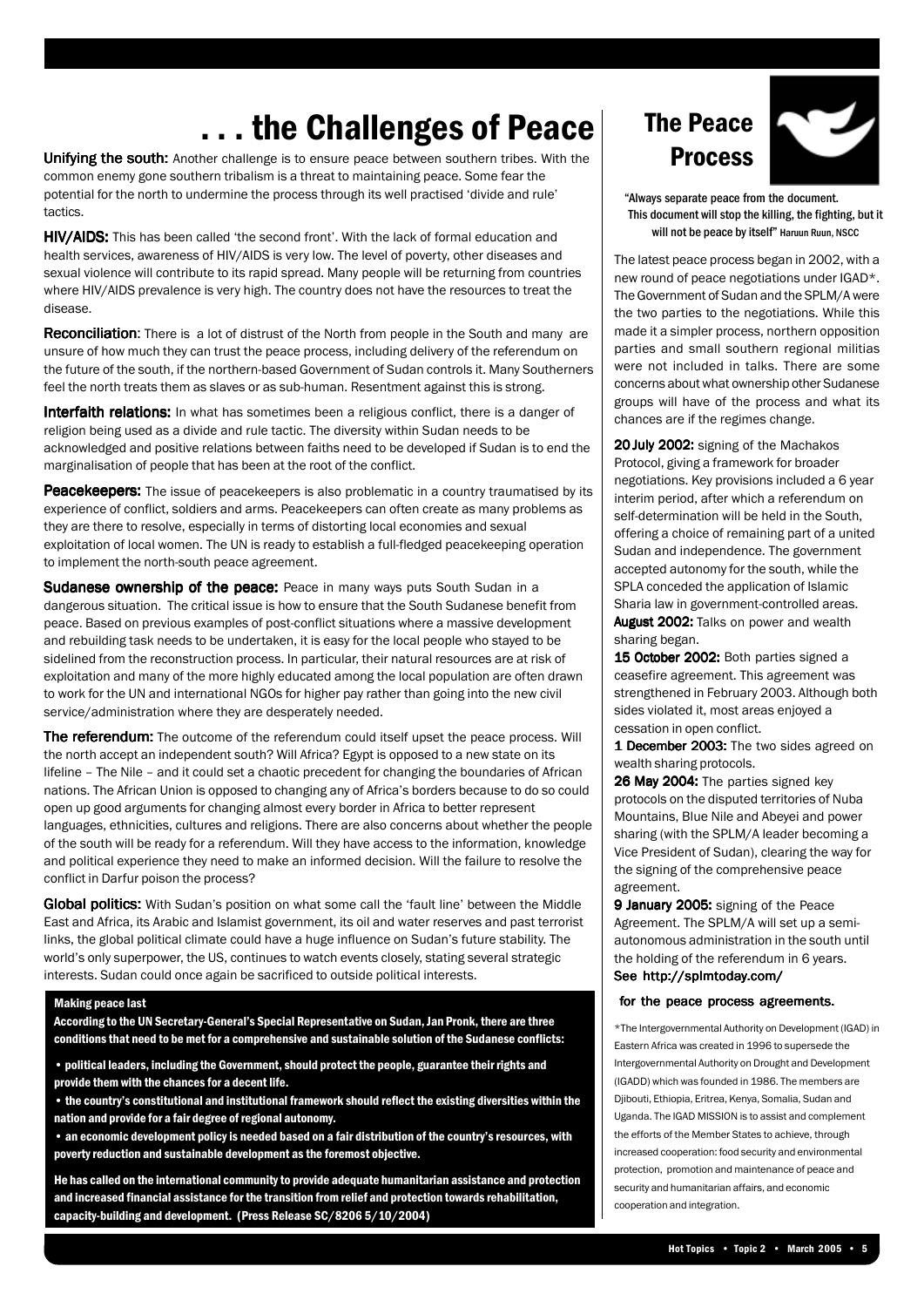### Darfur: The Ongoing War

The conflict in Darfur gained international profile at the end of 2002 with reports of systematic arbitrary executions of civilians, rape and torture, looting and burning of entire villages and infrastructure. Although sharing some common points with the North-South war, it is a separate, largely unrelated conflict.

Open warfare began in early 2003 when two loosely allied rebel groups – the Sudan Liberation Army (SLA) and the Justice and Equality Movement (JEM) attacked military installations. The rebel groups took up arms in opposition to government neglect of the region, resulting in its marginalisation and underdevelopment, and oppression of Africans in favour of Arabs.

While African rebel attacks continued, the Government of Sudan responded quickly, initiating ethnically backed violence on a massive scale. They armed and backed Arab militias, the Janjaweed, who began leading horrific attacks on African villages. Reports of summary execution, sexual violence, abduction of children, looting and destruction of homes, property, water supplies and crops began to spread.

These attacks went on largely unnoticed until mid January 2004. In March 2004, the UN announced that the pro-government Arab "Janjaweed" militias were carrying out systematic killings of African villagers in Darfur. Larger tracts of land were reported as depopulated of their former Fur, Zaghawa, Massaleit and other African inhabitants. This has been labelled as 'genocide' by the US administration. While a UN report in February 2005 shopped short of calling the violence 'genocide' (not finding evidence of intent to destroy a national, ethnic or religious group), it acknowledged widespread human rights abuses and crimes against humanity. The report said rebels were carrying out serious crimes against the people of Darfur but blamed the government for supporting and joining with the Janjaweed militias, who are held responsible for most of the atrocities.

Between April and June, reports on the atrocities and humanitarian need increased. Over 1.8 million people have been displaced, thousands killed and millions affected by the conflict. The UN has called this one of the world's worst humanitarian crises with people relying on international aid to survive. More than 2.3 million need food aid. Ongoing violence and attacks, despite a ceasefire agreement, are

hampering aid efforts and put the security of traumatised, displaced people at further risk.

This conflict has built on centuries of tension over land use in the Darfur region. While Africans fleeing the Janjaweed are the vast majority of the displaced people, Arab communities have also had to flee from African rebel groups. In some areas the fighting is between rival Arab groups. The region is used by both nomadic grazers and settled farmers and disputes over the best grazing land –and resentments from those left with the arid desert like spaces – have long simmered.

British colonial rule imposed

administrative areas to different tribes – but nomads were left outside the system. They traditionally migrated to find grazing. By the 1980s, when drought, desertification and expansion of farms meant less land was available, conflicts over nomads use of it intensified. With little government presence and no services or infrastructure, groups armed themselves and fought over limited resources. Some argue that the distinction between Arab and African has only developed in the last 20 years and used to create division. The causes are more complicated than simply Arab versus African, and like the war in the South, lie with political, economic and developmental neglect of the region as well as its colonial history. Some analysts also believe the progress in the South's peace process prompted Darfurians to take to arms, having seen the effectiveness of fighting as a strategy to have grievances addressed.

For the people of the South, they are left wondering why the world has paid Darfur such attention when it ignored their plight for decades.

#### On Human Rights Abuses in Darfur see: http://hrw.org/backgrounder/africa/ sudan/2004



#### **Voices from Darfur**

Howa Hassien now lives in a basic shelter in a displaced person's camp with her threemonth-old daughter, Ihlam. Its scant bamboo frame has only a few rags attached and provides no protection from the sun or rain. The wind whips the sand around her and blows through the bamboo. "When the Janjaweed attacked our village, they murdered my husband," she said. "I came here with my three children and the rest of my family. At home, we had a crop of dura but the Janjaweed took it. Now, I don't have enough to eat and neither do the children. I collect and sell leaves to earn a little money."

Isahage Abubaka was a farmer in his home village. " I had 20 cows, 40 goats, two horses and three donkeys. When the Janjaweed attacked, they took everything apart from one donkey. They left the donkey because my son had gone to market on the donkey, so it was not there for the Janjaweed to steal". The Janjaweed had machine guns mounted on trucks as they attacked the village. Isahage lost 18 members of his family. 133 of the 600 people living in the village were killed. "I had a garden, which was full of orange trees and the Janjaweed cut down all the trees." But he cannot go home. "My village is not safe now and not ready for people to move back, because there is nothing. It was burnt down to the ground after we left."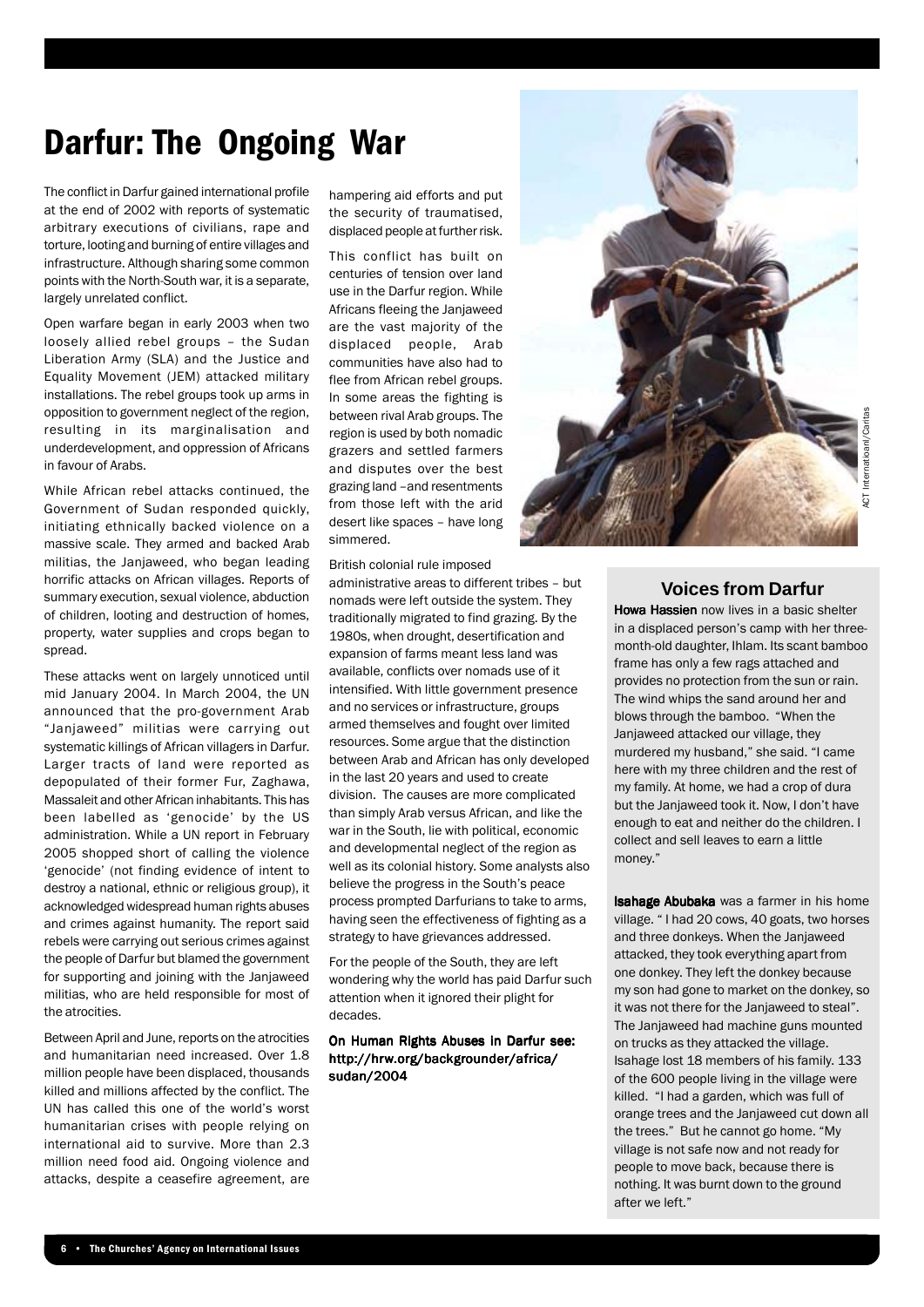### Sudan ... & the International Community & the churches

NZ's Position: New Zealand has no direct bilateral links with Sudan although recent New Zealand statistics record a small amount of trade. The only diplomatic post in Africa is in Pretoria and Sudan is not accredited to it. New Zealand's engagement with the conflicts in South Sudan and Darfur has largely been through the United Nations.

New Zealand has raised concerns and supported resolutions on human rights violations with the UN High Commissioner for Human Rights regarding the situation in Sudan, including child soldiers, over a number of years. Humanitarian aid has been funded in both South Sudan (through NGOs) and Darfur (through NGOS and the UN).

Most recently "grave concern" has been expressed about the situation in Darfur, with support for UN calls for effective action to stop flow of weapons into Sudan, imposition of realistic sanctions against the Government of Sudan and support for the deployment of African Union. On 8 February 2005, Foreign Minister Phil Goff issues a statement urging the United Nations Security Council to act swiftly on the findings of serious human rights violations in Darfur. The report found the Sudanese government was responsible for the worst atrocities and Goff stated New Zealand's support for the matter to be referred to the International Criminal Court (ICC). *Download full statement from: http://www.cws.org.nz/Resources/Sudan.asp*

The response to South Sudan: The conflict in South Sudan, along with the general human rights situation in Sudan, has been the subject of many UN resolutions and reports. The latest peace process, supported by the historic meeting of the UN Security Council in Nairobi (one of the only times it has met outside New York) in November 2004, has been led by African states. In April 1989, Operation Lifeline Sudan (OLS) was established as a consortium of UN agencies and over 40 non-governmental organisations to provide humanitarian relief in South Sudan. It negotiated with the Government of Sudan and the Sudan People's Liberation Movement/Army (SPLM/A) to deliver humanitarian assistance to all civilians in need, regardless of their location. It's work continues as the need for food and other relief is far from over. The major issues for the international community now are to find ways to consolidate the peace process. This will include peacekeeping forces and aid for reconstruction/rebuilding. Both are potentially problematic and will need to be well managed. Peacekeepers will need to be gender sensitised to the plight of women and girls and be aware of the trauma the population has experienced at the hands of armed soldiers. With the peace agreement, an influx of aid groups and money with different motives, concerns, and ideologies is on its way. Reconstruction needs to be handled responsibly so that a culture of dependency is not created, the local economy is stimulated not distorted and that local people can decide priorities and have the opportunity to participate in their future.

The response to Darfur: The UN Security Council has passed numerous resolutions calling on the Government of Sudan to disarm the Janjaweed militias in Darfur, provide full humanitarian access and promote security in Darfur. Additional measures such as sanctions have been threatened if resolutions are not complied with, however there have been no deadlines. A UN commission has recommended referring cases of human rights abuses to the International Criminal Court, the first permanent global criminal tribunal. The United States, which opposes the court, has proposed a war crimes tribunal in Tanzania to prosecute atrocities committed in Darfur. Soldiers from member countries of the African Union have been serving in Darfur as ceasefire monitors and the AU supports peace talks.

The Arms Trade: In both South Sudan and Darfur there has been a pattern of villages being cleared out as Government forces make use of Antonov aircraft, MIG fighter jets and helicopter gunship. Government armed militias use AK47 assault rifles, rocket propelled grenades and jeep mounted machine guns. Arms and ammunition have proliferated. Today, almost all men have a gun. An Amnesty International report (November 2004) argues that outside governments that "have allowed the supply of arms to Sudan over the past few years have contributed to the capacity of Sudanese leaders to use their army and air force to carry out grave violations of international humanitarian and human rights laws". The arms trade has enabled the arming and deployment of militias and full military engagements. Despite EU arms embargoes (1994 and 2004) against Sudan and UN Security Council resolution 1556 calling on all states to take measures to prevent the sale or supply of weapons to all nongovernment entities in Darfur, weapons, military equipment and training advice have continued to be provided to the GoS. The report links military supplies, related services, logistics equipment, and small arms from China, Iran, Russian Federation, UK, UAAE, Belgium, Poland, Ireland, France, Saudi Arabia, Switzerland, Ukraine, Brazil, Hungary, Israel, South Africa, Sweden, US, Australia and others with human rights abuses and military action against civilians in Sudan. (http://web.amnesty.org/library/index/ENGAFR541392004)

"You responded to our distress call with commitment and kept your advocacy work active for Sudan" New Sudan Council of Churches

The churches have played an important role in responding to the conflict in South Sudan. Both within South Sudan and internationally churches have been involved in peace building, emergency relief, advocacy and community development.

Within the South, the churches have been one of the only facets of civil society to keep functioning during the destruction of towns, villages, infrastructure and a normal life and bombardment of churches. They have worked to keep schools and health clinics going, provide information to their local communities, offer pastoral care to the many people left traumatised, coordinate humanitarian relief and community development, build peace, and advocate for international assistance. Sudanese church leaders say they are ready to receive millions of refugees returning home but caution that huge resources are needed. "They don't have homes. They don't have food. Our challenge is how we can resettle them," says Archbishop Joseph Marona of the Episcopal Church of Sudan.

Internationally, the World Council of Churches has been involved with Sudan for 35 years. The WCC together with the All Africa Conference of Churches (AACC) was instrumental in mediating the Addis Ababa peace agreement signed in 1972. In 1994, the WCC facilitated the formation of Sudan Ecumenical Forum (SEF). This network brought together the Sudanese churches, churchrelated donor agencies, Catholic agencies and the AACC under the leadership and facilitation of WCC. The SEF has played a major role in advocacy on the bombing of South Sudan, oil, and self-determination. The WCC has supported peace negotiations. ACT International, a global alliance of WCC and LWF Protestant and Orthodox churches and their related relief agencies founded by the WCC and LWF, has played an important supportive role in Sudan in the area of humanitarian response. In Darfur, ACT International is working with Caritas Internationalis, its Catholic equivalent, to provide humanitarian assistance.

In New Zealand, churches have long supported relief efforts, peace programmes and calls for advocacy through Christian World Service and Caritas.

Often the churches have been a lone voice calling for international attention and assitance, on behalf of the Sudanese churches, to end the suffering in Sudan.